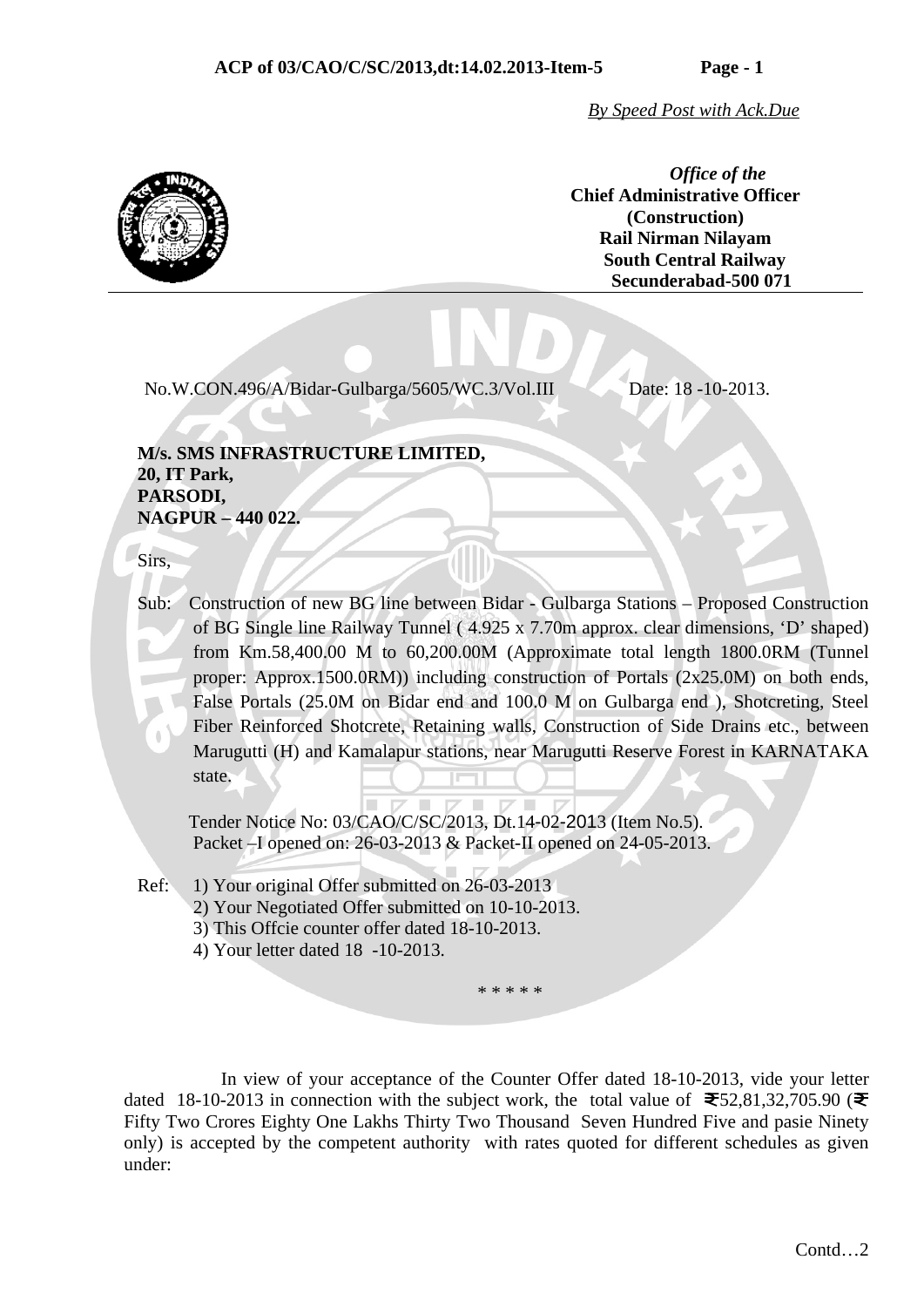| Schedule                    | Base value in | Accepted Rate & Value |                      |                   |
|-----------------------------|---------------|-----------------------|----------------------|-------------------|
|                             | ₹             |                       | % Rate               | Value in $\equiv$ |
| Sch-A (NS Items)            | 19660000.00   | $(+)$ 71%             | (Seventy One Percent | 33618600.00       |
| (Earthwork)<br>in           |               |                       | above)               |                   |
| cutting)                    |               |                       |                      |                   |
| Sch-B (NS Items)            | 79284400.00   | $(+)$ 17%             | (Seventeen percent   | 92762748.00       |
| (Earthwork)<br>in           |               |                       | above)               |                   |
| cutting in Tunnel)          |               |                       |                      |                   |
| $Sch-C$                     | 20594214.00   | $(-)7%$               | (Seven percent       | 19152619.02       |
| (Rockbolting,               |               |                       | below)               |                   |
| Grouting) NS items          |               |                       |                      |                   |
| (Concrete)<br>$Sch-D$       | 83992164.40   | $(+)$ 45%             | (Forty Five percent  | 121788638.38      |
| <b>USSR</b> Items           |               |                       | above)               |                   |
| Sch-E (Shotcrete &          | 71799000.00   | $(-) 13%$             | (Thirteen percent    | 62465130.00       |
| Genl<br>items)<br><b>NS</b> |               |                       | below)               |                   |
| Items                       |               |                       |                      |                   |
| Sch- F (Structural          | 120268155.00  | $(+)$ 10%             | (Ten percent above)  | 132294970.50      |
| steel<br>&                  |               |                       |                      |                   |
| Reinforcement               |               |                       |                      |                   |
| steel) USSR Items           |               |                       |                      |                   |
| Sch- G (Cement)             | 46000000.00   | $(+)$ 30%             | (Thirty percent      | 59800000.00       |
| <b>USSR</b>                 |               |                       | above)               |                   |
| Sch- H (Any other           | 5000000.00    | $(+)$ 25%             | (Twenty Five percent | 6250000.00        |
| <b>USSR</b> Items)          |               |                       | above)               |                   |
|                             | 446597933.40  |                       |                      | 528132705.90      |

2. Please note that all the works included in this contract shall be completed within the period of 18 **(Eighteen)** months inclusive of the intervening monsoon period from the date of issue of acceptance letter as per the Mile Stone chart stipulated in the tender document, which is agreed/ signed by you. Further, you are expected to adhere to the progress of work as per the Mile Stone chart. In case you fail, in achieving the first 2 mile - stones, the contract would be liable for termination under clause 62 of the GCC.  $\Box$   $\Box$ 

> $\blacksquare$  $\Box$

3. All works should be maintained by the contractor for a period of 12 (Twelve) months from the certified date of completion of the whole work as covered by the contract. During the maintenance period, the Contractor shall bear the responsibility and be liable for maintenance as envisaged in the clause No.47 of the General Conditions of the Contract.

Contd…3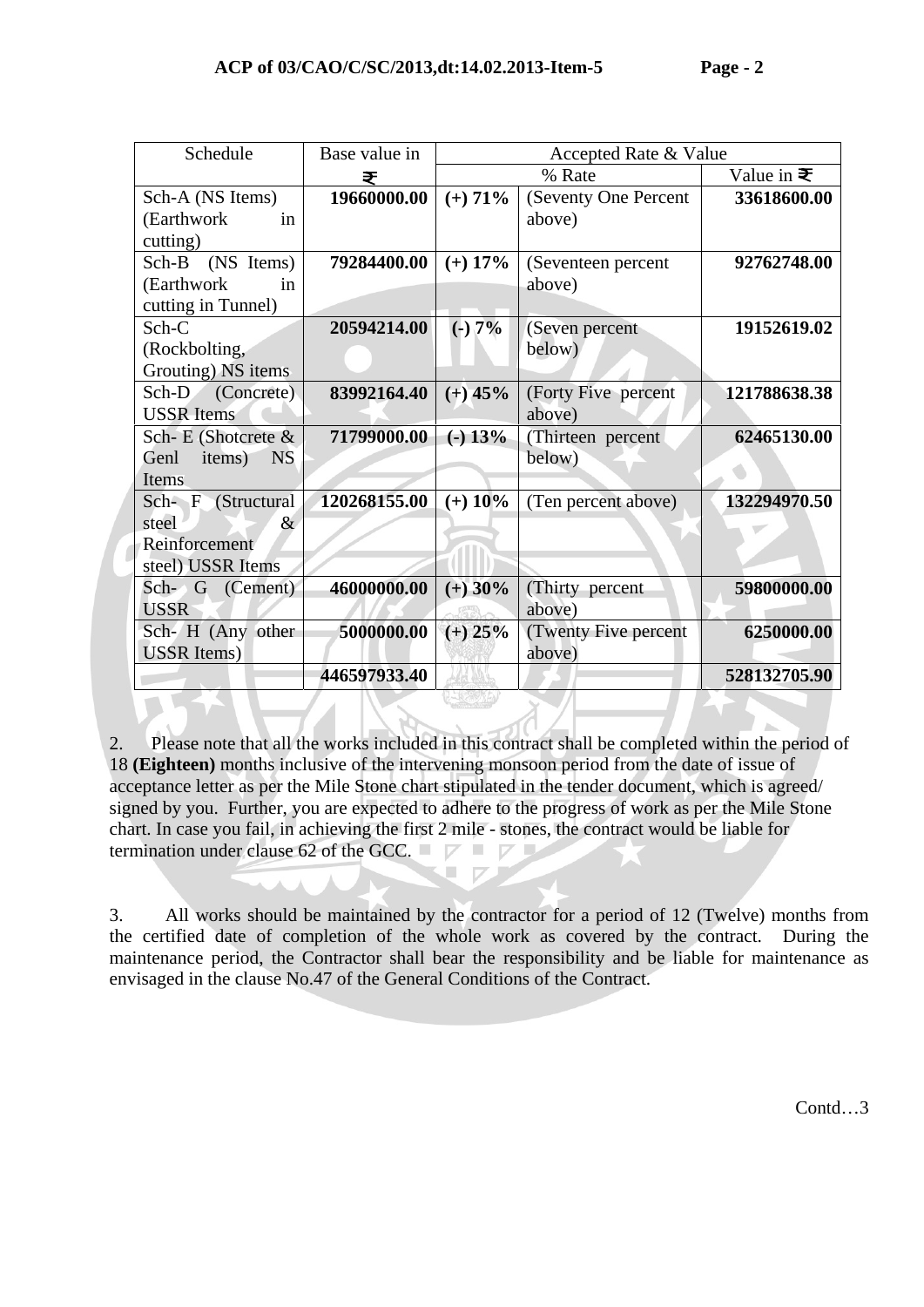4. Please also note that an amount of **2,64,06,640/-** (i.e., 5% of contract value) is payable towards **Performance Guarantee** for the due and faithful fulfillment of the work within 30 (thirty) days from the date of issue of this letter of acceptance. Extension of time for submission of Performance Guarantee beyond 30 (thirty) days and up to 60 (sixty) days from the date of issue of letter of acceptance will be given with a penal interest of 15% p.a. which shall be charged for the delay beyond 30 (thirty) days, ie., from  $31<sup>st</sup>$  day after the date of issue of letter of acceptance. In case you fail to submit the requisite Performance Guarantee even after 60 (sixty) days from the date of issue of letter of acceptance, the contract shall be terminated duly forfeiting EMD and other dues, if any payable against the contract. You shall be debarred from participating in re- tendering for this work. This guarantee shall be initially valid up to the stipulated date of completion plus 60 days beyond that. In case, the time for completion of work gets extended you shall get the validity of Performance Guarantee extended to cover such extended time for completion of work plus 60 days**.**

4.1 The above said Performance Guarantee shall be furnished either in Cash **or** Irrevocable Bank Guarantee **or** Government Securities including State Loan Bonds at 5 percent below the market value **or** Deposit receipts, Pay orders, Demand drafts and Guarantee Bonds these forms of Performance Guarantee could be either of the State Bank of India or any of the Nationalized Banks **or** Guarantee Bonds executed or Deposits receipts tendered by all Scheduled Banks **or a** Deposit in the Post Office Savings Bank **or** a deposit in the National Savings Certificates **or** Twelve years National Defence Certificates **or** Ten years Defence Deposits **or** National Defence Bonds **or** Unit Trust Certificates at 5 per cent below market value or at the face value whichever is less **or** FDR in favour of FA&CAO/C/ S.C.Railway/ Secunderabad, (free from any encumbrance) will be accepted. The Performance Guarantee shall be released only after physical completion of the work based on the 'Completion Certificate" issued by the competent authority stating that the contractor has completed the work in all respects satisfactorily.

5. If you are interested to furnish the Performance Guarantee as called for in para No.4 above in cash the same shall be lodged with the Chief Cashier/S.C.Rly/ Sec'bad and money receipt issued by him on this account should be forwarded to this office, so that arrangements will be made for execution of necessary agreement.

6. In addition to the above, an amount of  $\mathcal{F}2,64,06,640/4$  is also payable towards full Security Deposit for the due and faithful fulfillment of the work. The EMD amount of  $\geq 23,84,350/$ **submitted in the form of Deposit A/c No.376100DP00002566 dt:23.03.13 issued by Punjab National Bank, Dharmpet Branch, Nagpur** along with your offer is adjusted towards part security deposit and the balance Security Deposit amount of **2,40,22,290/-** will be recovered from your running bills at the rate of 10% till the balance S.D amount is fully recovered. The security deposit shall be released only after the expiry of the maintenance period and after passing the final bill based on an 'Unconditional and Unequivocal No Claim Certificate' submitted by you.

Contd…4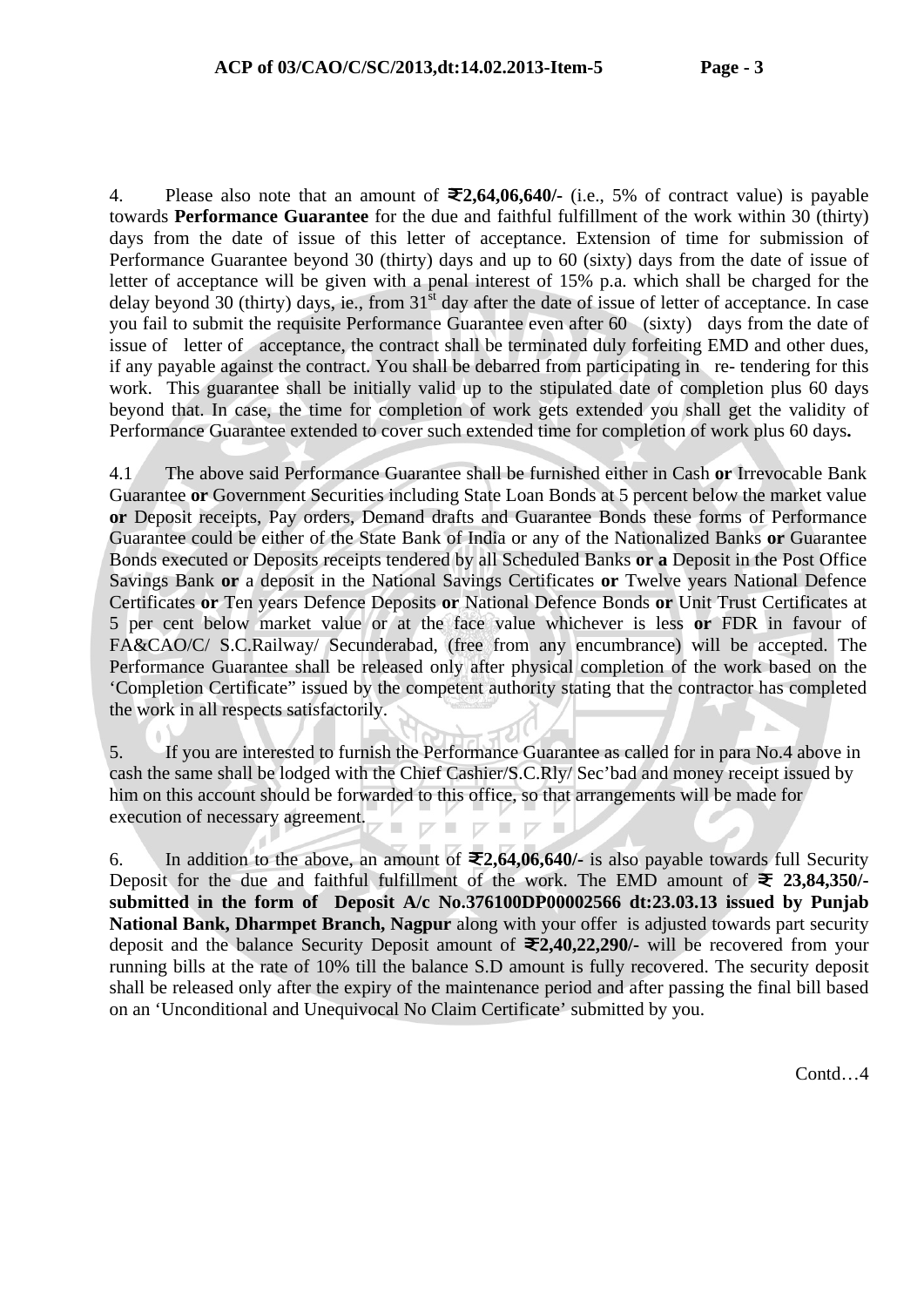7. Please note that no interest will be payable on the Security Deposit/ Performance Guarantee. But the Govt. Securities detailed above will be payable with interest accrued thereon, if they carry any interest.

8. It may please be noted that until a formal agreement is executed, this acceptance letter shall constitute a binding contract between you and the Railway subject to modification as may be mutually agreed to. The agreement for this work should be executed within 7(Seven) days from the date of receipt of notice from this office that such documents are ready, failing which action will be taken in terms of Clause12 of the regulations of tenders and Contracts without prejudice to any further right or remedies.  $\Delta$  $\overline{1}$ 

- 2. Dy.CE/C-III/SC for information and necessary action together with copies of TCP (Encl: One).
- 3. Labour Enforcement Officer, Central, Hyderabad for information.
- 4. Chief Cashier/SCR/Secunderabad for information.
- 5. SSE/Computers for information and uploading the LOA in SCR website.

for Chief Admin. Officer/Con/SC